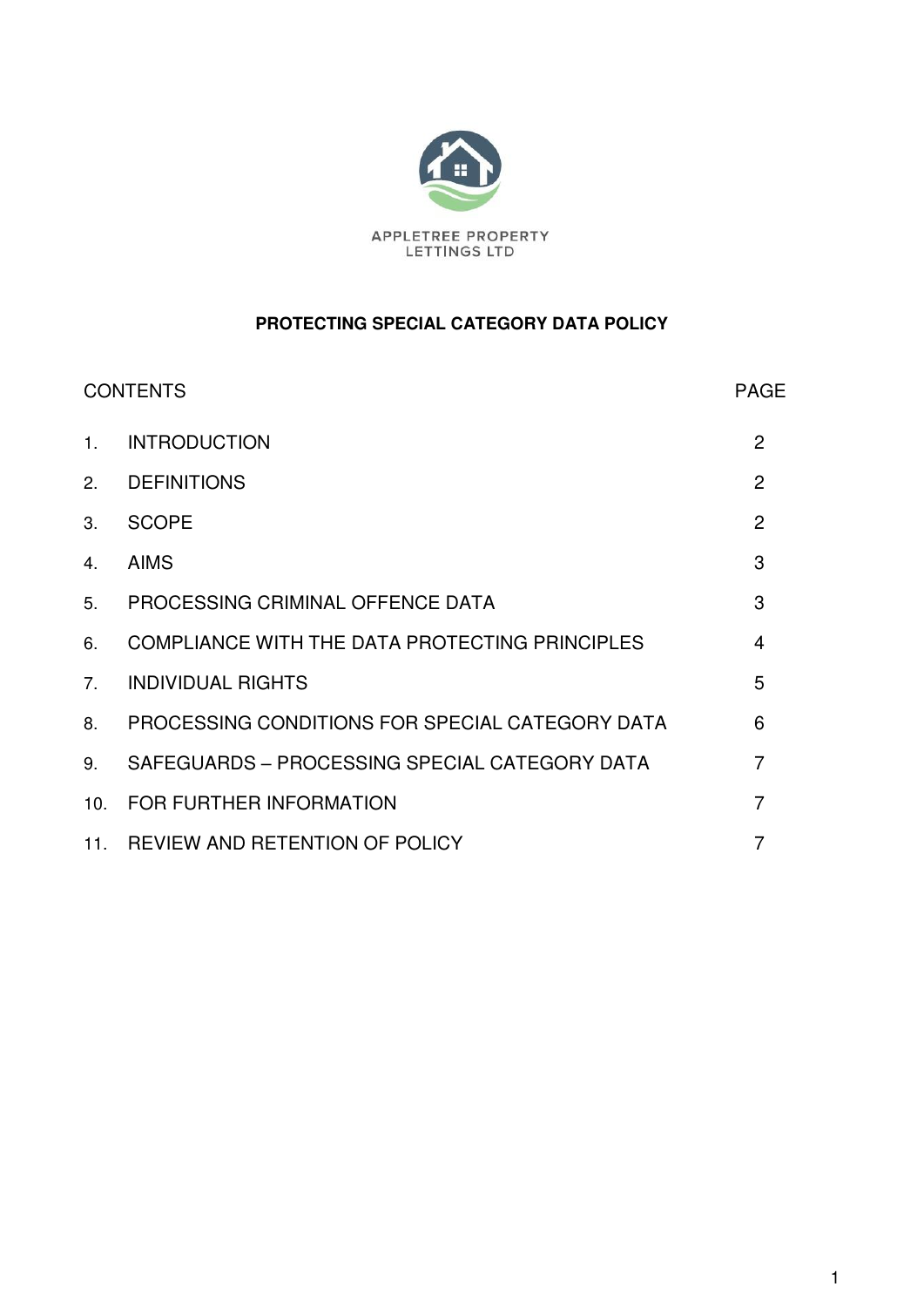## **1. INTRODUCTION**

- 1.1 Appletree Property Lettings Ltd (reg no.11806521) is a subsidiary of Appletree Property Holdings Ltd (reg no.11803942), a company controlled by New Forest District Council.
- 1.2 The purpose of this policy is to set out what special requirements Appletree Property Lettings Ltd must meet when relying on certain processing conditions as the legal basis for processing special category personal data, and we comply with those requirements while carrying out our work.
- 1.3 The policy also satisfies the requirement in the Data Protection Act 2018 ('the DPA') for a data controller to have in place an 'appropriate policy document' in these situations.

## **2. DEFINITIONS**

- Competent authority a body specified in schedule 7 of the DPA.
- Law enforcement purpose the prevention, investigation, detection or prosecution of criminal offences or the execution of criminal penalties, including the safeguarding against and the prevention of threats to public security. This definition includes the alleged commission of criminal offences by the data subject.
- Data Protection Legislation the General Data Protection Regulation ('the GDPR'), the Law Enforcement Directive ('the LED'), the DPA and other applicable legislation and guidance.
- Processing an operation or set of operations which is performed on personal data, or on sets of personal data, such as: Roles and Responsibilities
	- a) collection, recording, organisation, structuring or storage,
	- b) adaptation or alteration,
	- c) retrieval, consultation or use,
	- d) disclosure by transmission, dissemination or otherwise making available,
	- e) alignment or combination, or
	- f) restriction, erasure or destruction
- 2.5. Special category personal data processing of:
	- a) data revealing racial or ethnic origin, political opinions, religious or philosophical beliefs or trade union membership;
	- b) genetic or biometric data, for the purpose of uniquely identifying an individual;
	- c) data concerning health; or,
	- d) data concerning an individual's sex life or sexual orientation.

#### **3. SCOPE**

- This policy applies to employees, the board of directors and third-party contractors.
- $3.2.$ Appletree Property Lettings Ltd's Data Protection Policy sets out what staff must do to ensure the processing of personal data complies with the data protection legislation, and which legal basis might apply to the processing of personal data. This policy applies only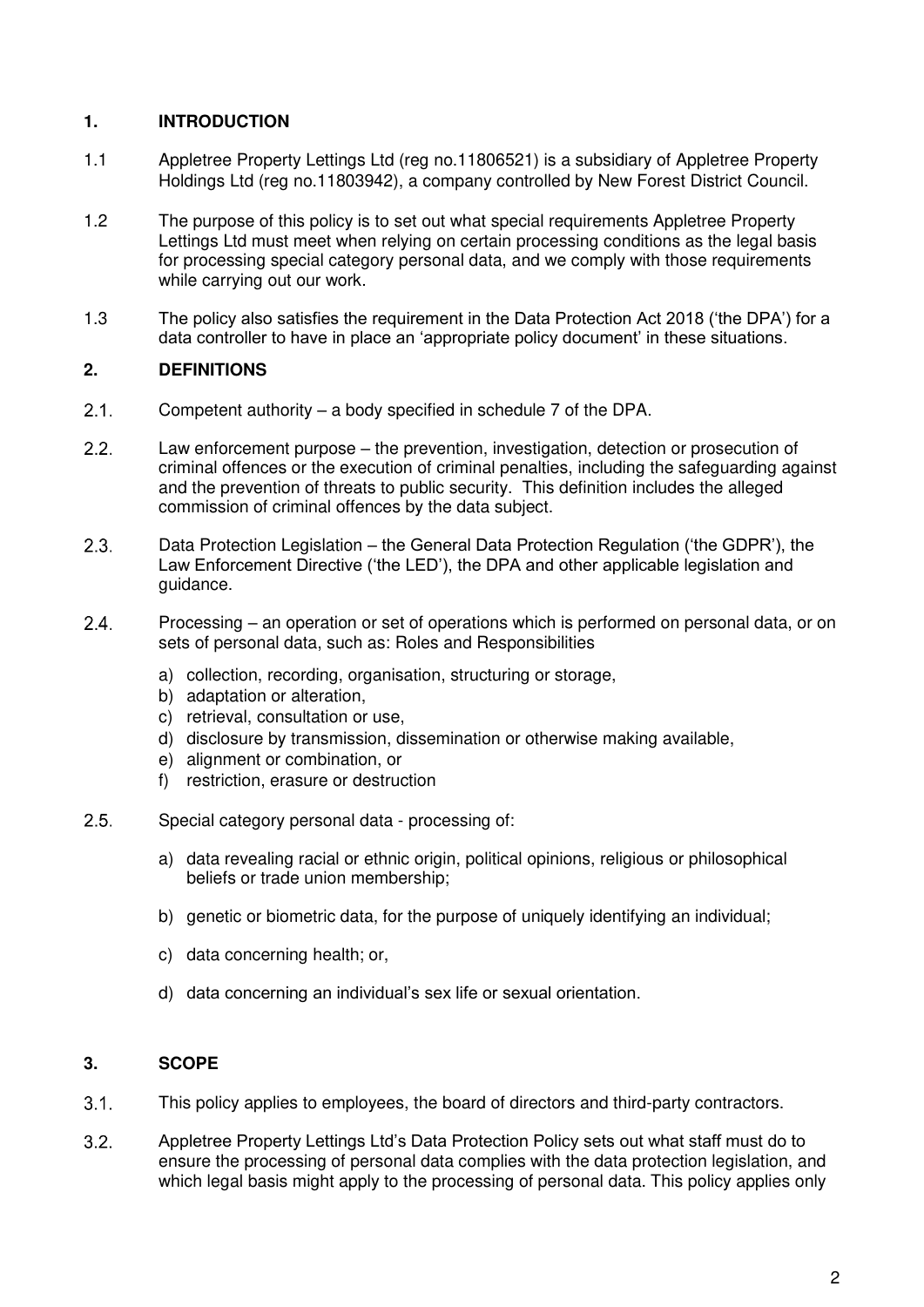to specific circumstances (i.e. processing conditions) where special category personal data is processed, and these are set out in detail herein.

This policy also applies to criminal offence data.

#### **4. AIMS**

- 4.1. The aims of this policy are:
	- a) To ensure that all staff, processors acting on behalf of Appletree Property Lettings Ltd and third-party organisations are aware of which data protection legislation applies to the processing they are conducting;
	- b) To ensure that employees, processors acting on behalf of Appletree Property Lettings and third-party organisations are aware of the principles and lawful conditions that apply under each law;
	- c) To explain the safeguards Appletree Property Lettings Ltd operates to protect the rights and freedoms of data subjects when processing special category personal data; and,
	- d) To identify the responsibilities of staff and third-party organisations in complying with the law that applies in each instance of processing.

#### **5. PROCESSING CRIMINAL OFFENCE DATA**

- Appletree Property Lettings Ltd may need to process criminal offence data as part of the assessment of whether someone is suitable to become a tenant or whether a suitable property is available to accommodate them.
- In accordance with Article 10 of the GDPR: Processed lawfully, fairly and in a transparent manner ('lawfulness, fairness, transparency').

'Processing of personal data relating to criminal convictions and offences or related security measures based on Article 6(1) shall be carried out only under the control of official authority or when the processing is authorised by Union or Member State law providing for appropriate safeguards for the rights and freedoms of data subjects. Any comprehensive register of criminal convictions shall be kept only under the control of official authority.'

- Processing of criminal offence data must, therefore, meet one of the lawful basis for processing personal data as set out in Article 6 of the GDPR and explained at Section 7.2 of our Data Protection Policy and be authorised by law in the UK.
- Section 10 of the DPA provides that processing of criminal offence data is authorised by law in the UK if it meets a specific condition in Schedule 1 of the DPA.
- Part 3 of Schedule 1 of the DPA contains a condition at paragraph 29 which states 'this condition is met if the data subject has given consent to the processing.'
- Therefore, Appletree Property Lettings Ltd will rely on the lawful basis of consent for such processing.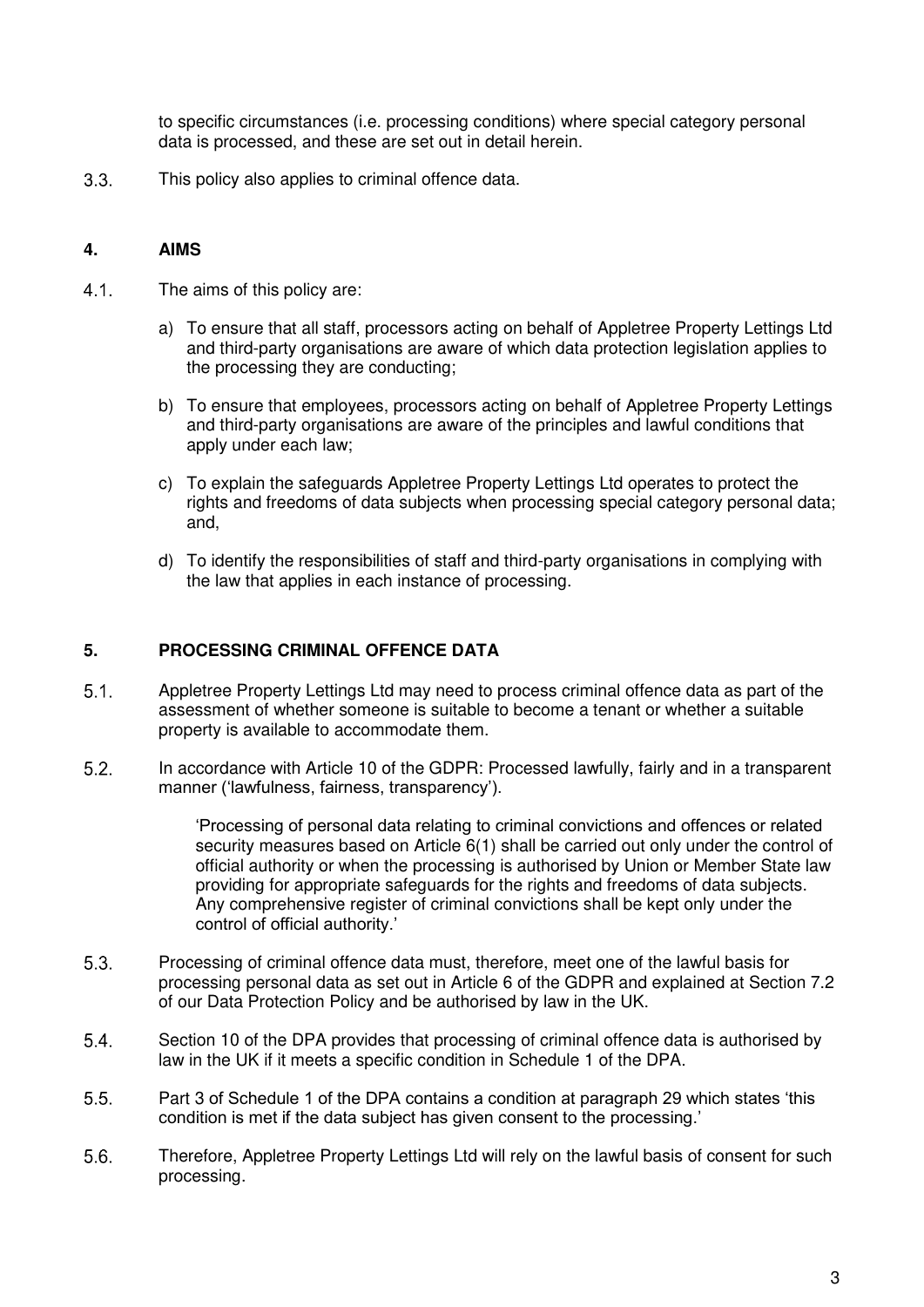#### **6. COMPLIANCE WITH THE DATA PROTECTION PRINCIPLES**

- Processing of special category personal data must comply with the below principles of the GDPR:
	- 1. Processing must be lawful and fair, and meet one of the below conditions;
	- 2. Purposes of processing be specified, explicit and legitimate;
	- 3. Personal data be adequate, relevant and not excessive;
	- 4. Personal data be accurate and kept up to date;
	- 5. Personal data be kept for no longer than is necessary; and
	- 6. Personal data be processed in a secure manner.
- First principle fair and lawful processing
- Processing must not take place unless the reason for processing is derived from legal powers granted to Appletree Property Lettings Ltd and it does not infringe the data protection legislation or any other law.
- Data subjects must be told that their data is being collected, who is collecting it and what we will do with it. Appletree Property Lettings Ltd makes this information available through its privacy notice. A privacy notice must be in place and made available to the subject before any information is obtained from them. If personal information is not obtained from the subject directly a notice must be provided to them at the earliest of the below scenarios:
	- a) at the date of the first communication with them or otherwise;
	- b) if data is to be disclosed to another recipient, before the date of disclosure; or,
	- c) at the latest within one month.
- In addition, one of the processing conditions from section 7 (below) must also be satisfied
- Second principle processing purpose
- The purpose of processing special category personal data must be specified prior to collection, made explicit to the subject and legitimate. The data can be processed for a further purpose, but no processing must be carried out on it that is incompatible with the initial processing purpose.
- For example, information collected for the purpose of arranging rental payments must not be used for the incompatible purpose of sending marketing materials.
- 6.9. Third principle relevancy
- The personal data collected and processed must be adequate, relevant and not excessive for the purpose it is collected. Only the minimum amount of information necessary for the purpose in question must be processed (e.g. shared, collected or requested).
- Fourth principle accuracy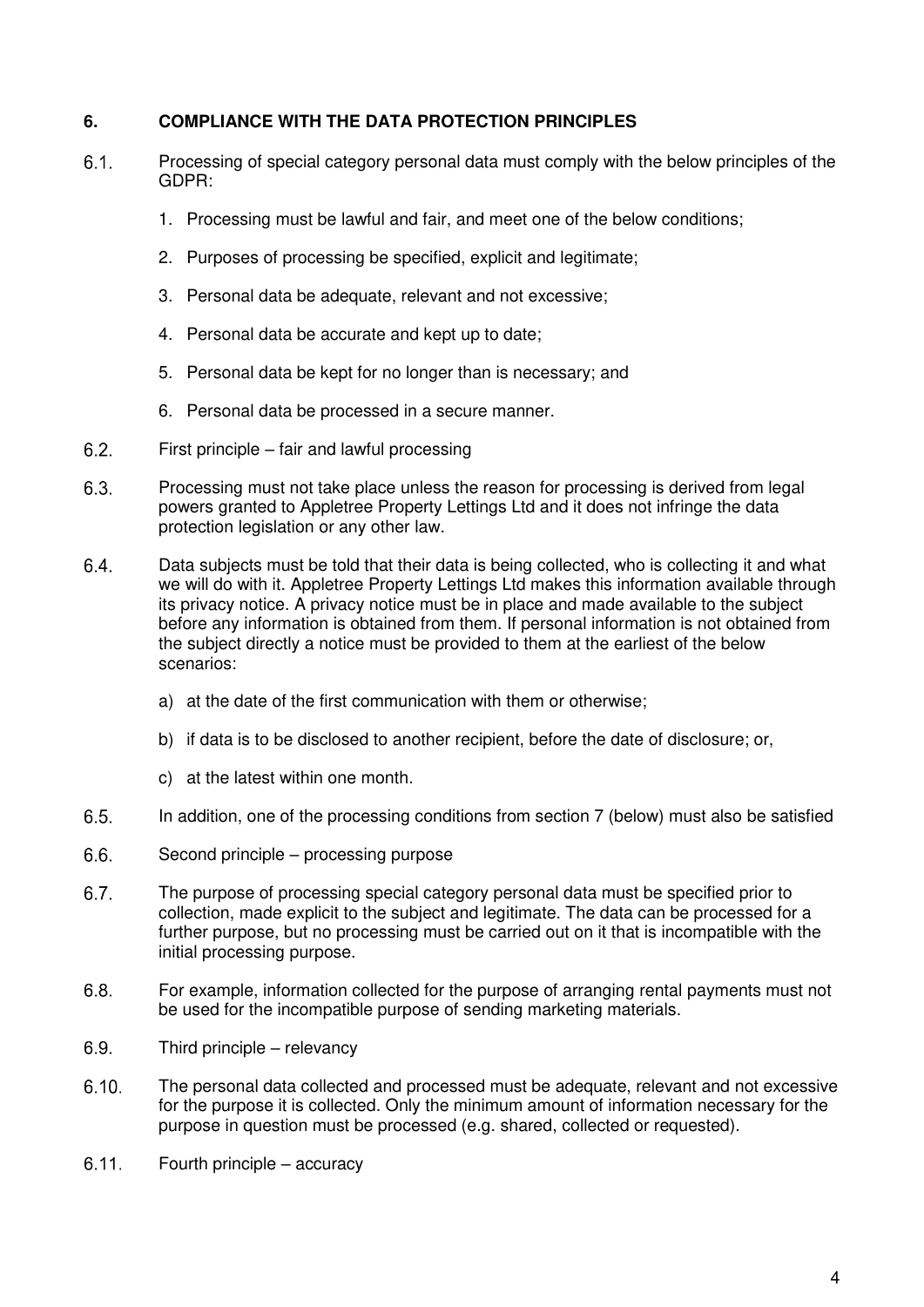- The personal data must be accurate and, where necessary, kept up to date. Where compatible with the processing purpose, inaccurate data be erased or rectified as soon as it is found to be incorrect.
- Where possible, data should be verified with the subject to ensure its accuracy.
- 6.14. Inaccurate, incomplete or out of date information must not be shared. To that end:
	- personal data must be verified before being shared;
	- information regarding the accuracy, completeness and reliability of the data must be included when data is shared to enable any recipient to assess the accuracy of the data; and
	- if, after sharing, it is discovered that the personal data is inaccurate or the sharing unlawful the recipients must be informed without delay.
- Fifth principle retention
- Personal data must be kept for no longer than is necessary for the purpose it was collected. A suitable retention period must, therefore, be established to guide periodic reviews of the personal data held. These retention periods are set out in Appletree Property Lettings Ltd's Data Protection Policy.
- Once the retention period has been exceeded the information must be deleted, unless further retention is justified in accordance with the archiving condition (see part 8.1 (j) of this policy).).
- Information must not be retained beyond the defined retention period without these reasons being specified and recorded.
- $6.19.$  Sixth principle data security
- Special Category must be protected against unauthorised or unlawful processing and against accidental loss, destruction or damage. Appletree Property Lettings Ltd's Data Protection Policy sets out how the company complies with this principle.

#### **7. INDIVIDUAL RIGHTS**

- 7.1. Data subjects have the following rights:
	- to be informed of the Council's use of their information;
	- of access to their information;
	- rectify information about them that is inaccurate;
	- to have their information erased (the 'right to be forgotten');
	- to restrict how we use their information;
	- to move their information to a new data controller;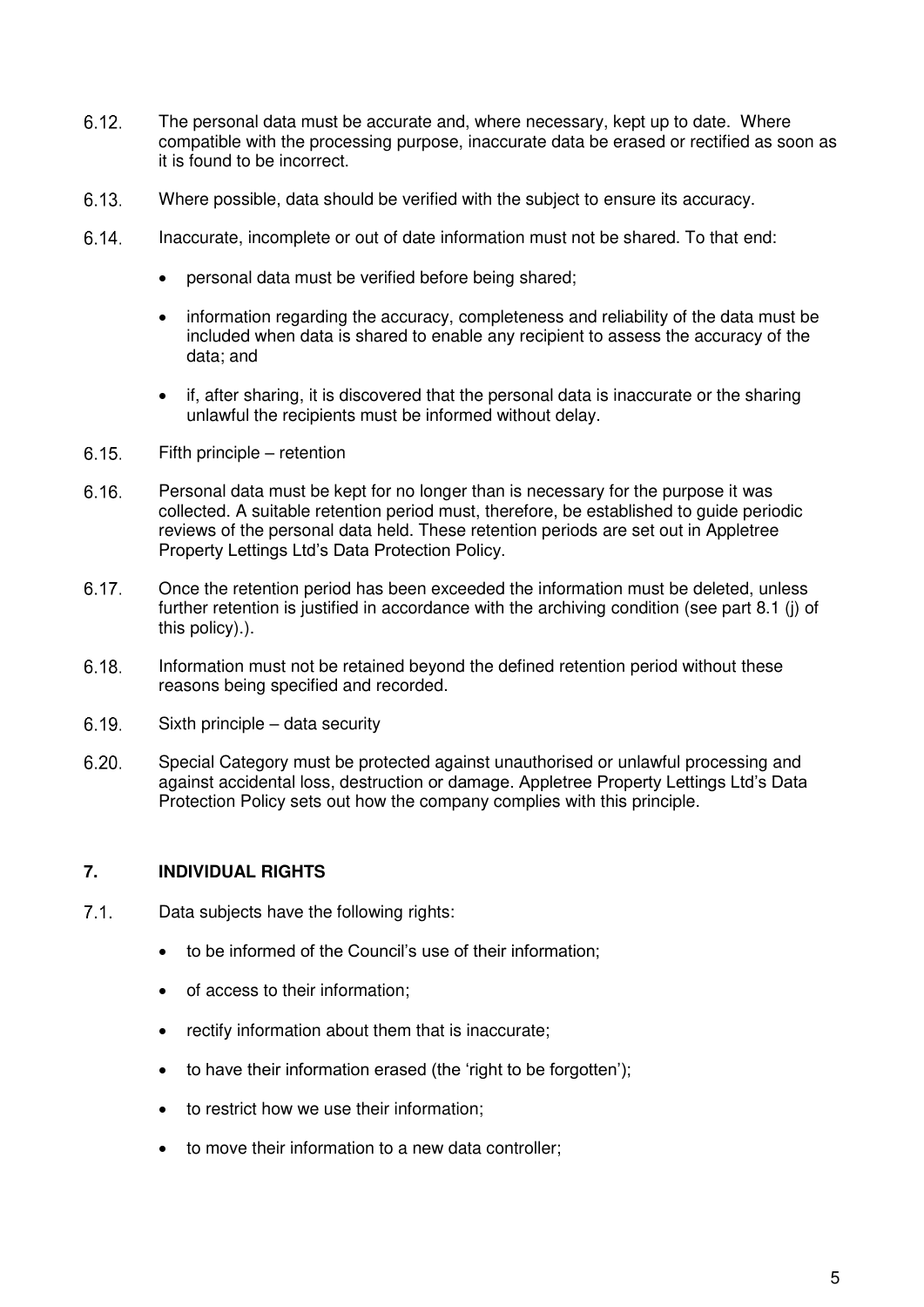- to object to how we use their information;
- not to have decisions made about them on the basis of automated decision making;
- to object to direct marketing; and,
- to complain about anything the Council does with their information.
- $7.2.$ Appletree Property Lettings Ltd's Information Rights Policy provides more information on these rights. They are generally limited in application, and only apply in specific situations. These rights can be restricted in part or whole; for example, for the prevention and detection of crime.

## **8. PROCESSING CONDITIONS FOR SPECIAL CETEGORY DATA**

- Processing of Special category personal data will be lawful only if it meets one of the conditions from Article 9 GDPR below:
	- a) an individual has given explicit consent to the processing of personal data for one or more specified purposes, except where limited by law;
	- b) processing is necessary for the purposes of carrying out the obligations and exercising specific rights of the Council or a person under employment, social security and social protection law or a collective agreement under law;
		- Processing under this condition of the GDPR must also meet a condition from part 1 of schedule 1 of the DPA 18.
	- c) processing is necessary to protect the vital interests of a person or where the person is physically or legally incapable of giving consent;
	- d) processing by non-for-profit bodies for legitimate activities with appropriate safeguards;
	- e) processing relates to personal data which have been made public by a person;
	- f) processing is necessary for the establishment, exercise or defence of legal claims or whenever courts are acting in their judicial capacity;
	- g) processing is necessary for reasons of substantial public interest under law;
		- Processing under this condition of the GDPR must also meet a condition from part 2 of schedule 1 of the DPA.
	- h) processing is necessary for the purposes of preventive or occupational medicine, for the assessment of the working capacity of the employee, medical diagnosis, the provision of health or social care or treatment or the management of health or social care systems and services on the basis of law or pursuant to contract with a health professional and subject to the duty of confidentiality;
		- Processing under this condition of the GDPR must also meet a condition from part 1 of schedule 1 of the DPA.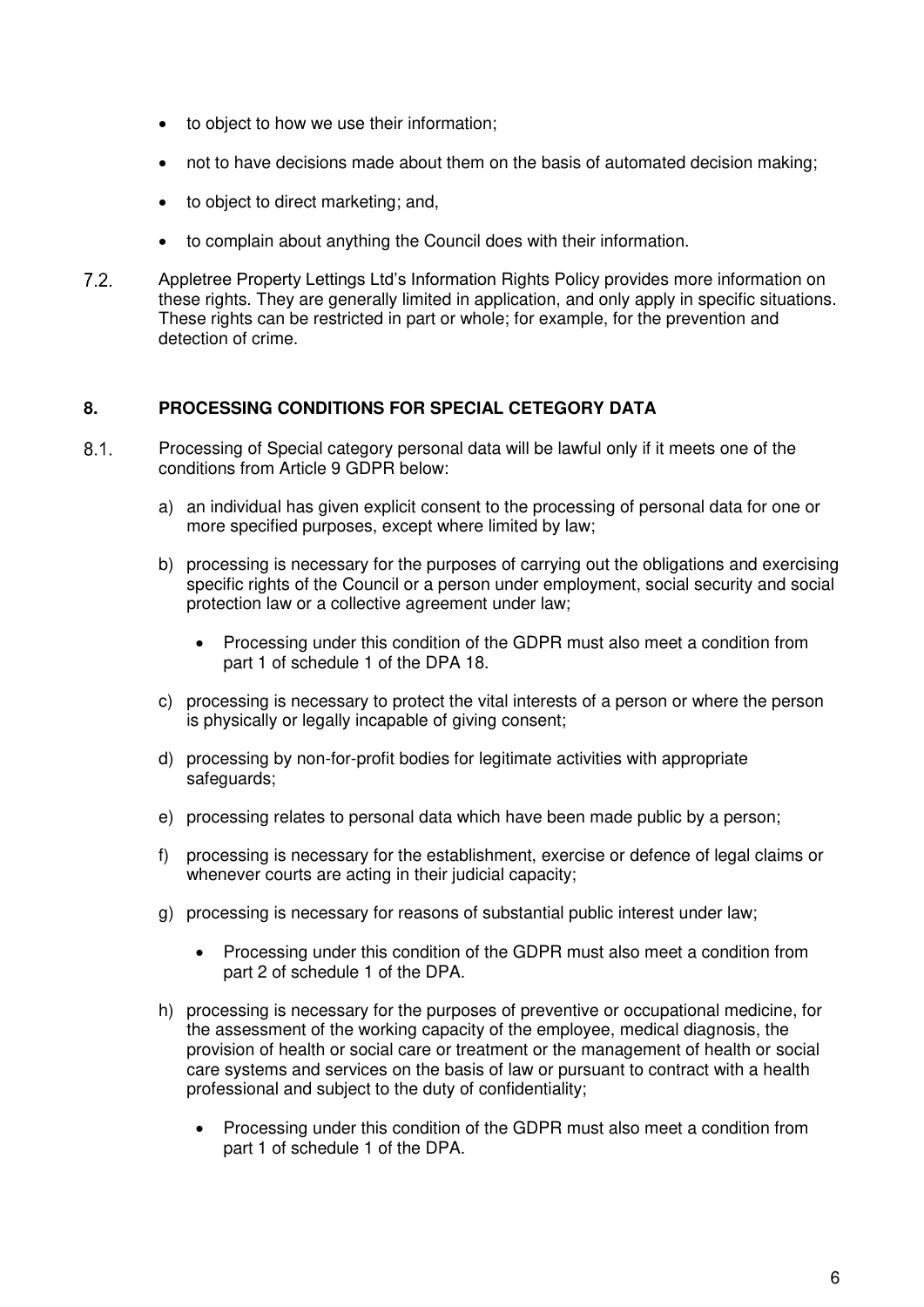- In addition, for processing under this point of the GDPR to be lawful the data must be processed by or under the responsibility of a professional subject to an obligation of professional secrecy. Under the DPA this includes circumstances in which processing is carried out:
- a) by or under the responsibility of a health professional or a social work professional, or
- b) by another person who in the circumstances owes a duty of confidentiality under an enactment or rule of law.
- i) processing is necessary for reasons of public interest in the area of public health, such as protecting against serious cross-border threats to health or ensuring high standards of quality and safety of health care and of medicinal products or medical devices, subject to the duty of confidentiality;
	- Processing under this condition of the GDPR must also meet a condition from part 1 of schedule 1 of the DPA.
- j) processing is necessary for archiving purposes in the public interest, scientific or historical research purposes or statistical purposes.
	- Processing under this condition of the GDPR must also meet a condition from part 1 of schedule 1 of the DPA.

## **9. SAFEGUARDS – PROCESSING SPECIAL CATEGORY DATA**

 Many of the processing conditions from parts 1, 2 and 3 of Schedule 1 of the DPA 18 require the data controller to have in place an 'appropriate policy document' in order for the condition to be met. This policy constitutes the appropriate policy document for these conditions.

#### **10. FOR FURTHER INFORMATION**

Regulation (EU) 2016/679 (General Data Protection Regulation)

Data Protection Act 2018

Directive (EU) 2016/680 Law Enforcement Directive

Information Commissioner's Office: [www.ico.org.uk](http://www.ico.org.uk/)

#### **11. REVIEW AND RETENTION**

- 11.1 Review
	- 11.1.1 This policy will be reviewed annually.
	- 11.1.2 Changes to the supporting policies, relevant legislation or guidance may require further reviews within this period.